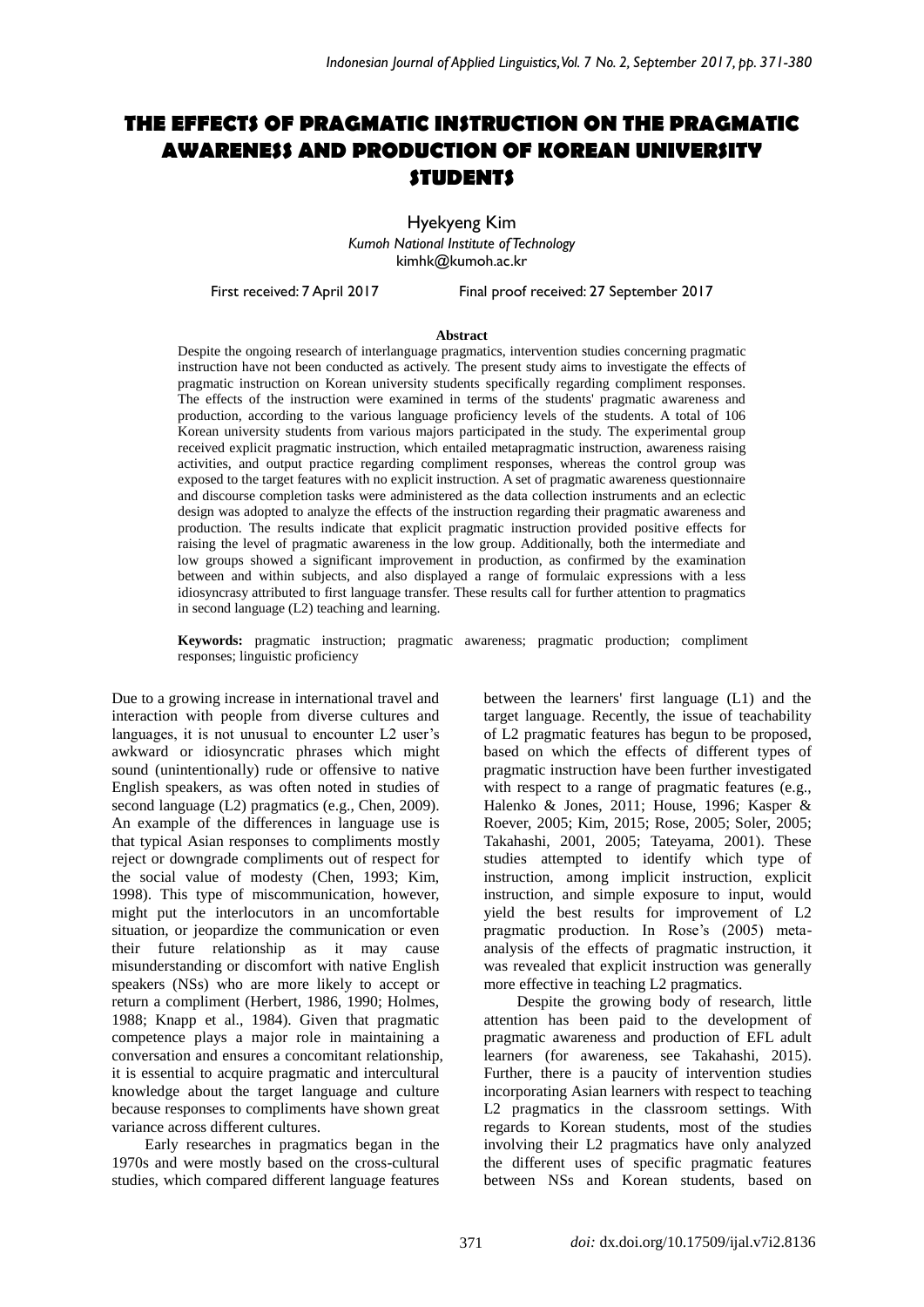comparative studies, while only a few included pragmatic instructions and their effects on learners' performance. Additionally, compliment response has hardly been focused in the examination of L2 speech acts in spite of its unique properties inherited from an individual culture.

In this regard, the present study aims to account for the previous research gaps mentioned. This study will examine the effect of pragmatic instruction on Korean university students' pragmatic awareness as well as pragmatic production regarding English compliment responses. Additionally, it aims to compare the results between intermediate and low language proficiency groups. The findings of this study aim to offer some insights into teaching L2 pragmatics and draw attention to the intercultural aspects of teaching and learning a second language concerning the performance of speech acts.

### **Previous studies of compliment responses**

The previous studies of compliment responses were researched with a major focus on cross-cultural studies to reveal distinctive differences among cultures. It was often investigated with the speech act of compliments as "an adjacency pair" (Schegloff & Sacks 1973, p. 296) comparing the types of expressions depending on the interlocutor's status and different complimenting situations. Studies regarding compliment responses, in particular, have mostly analyzed response types and reported disparities in the expressions made by NSs and nonnative English speakers (NNSs).

The studies showed that native speakers of English tend to accept compliments given more frequently (e.g. *"Thank you."*) than nonnative English speakers who often reject (e.g. "*It is worthless)*.") or deflect them (e.g. *"My mom bought it for me."*) (Han, 1992; Herbert, 1986, 1990; Holmes, 1988; Kim, 1998; Knapp et al., 1984; Sharifian, 2005). Knapp, Hopper and Bell (1984) examined 768 compliment responses elicited from Americans and discovered that more than half of the compliment responses employed a type of *acceptance*. Additionally, Holmes's (1988) study reported a high use of a type of *acceptance* is consistent results with those of Knapp et al. (1984)*.* Along with this line, Herbert (1986, 1990) examined a large scale of data for the compliment responses and showed that 66% of American's responses were *agreements*. Further, Chen (1993) compared his data collected from Americans to the results of Holmes' study (1988) and noted that the number of compliment response types of *accepting* (39.28%) and *returning* (18.50%) in his study were nearly equivalent to Holmes' classification of *acceptance*—which includes *1. appreciation, 2. agreeing utterance, 3. downgrading, 4. return compliment—*and showed a congruent tendency of the use of response types selected from the classification.

It is noteworthy that Asians showed a low acceptance for the given compliment. Chen's Chinese data displayed merely 1.03% for accepting compliments, which was noticeably different than the results of American's responses (57.78% of accepting). Likewise, Han (1992) found through an investigation of interactions between Korean and American students that Korean students had a stronger tendency to reject or deflect the given compliments. Further, the students were found to be more likely to accept compliments in the interactions carried out in English rather than in Korean. Along with this line, Kim (1998) examined the role of pragmatic transfer based on the data of compliments and compliment responses. It was discovered that Korean ESL and EFL students showed a higher tendency of accepting or positively elaborating on the compliments in English as compared to the interactions carried out in Korean, but still less than American English speakers. Sharifian (2005) also investigated differences between Persian and Australian English speakers in terms of the notion of modesty or humbleness through compliment behavior. Sharifian revealed that Persian speakers were more likely to downgrade or return the compliments than Australian English speakers. It appeared that Asian speakers' low acceptance rate of compliment responses is attributed to their social norms due to variance in notions of modesty or humbleness across cultures.

Chen (1993) noted that Gu's (1990) politeness principle can elucidate nearly 99% of the Chinese speakers' responses to compliments given since his politeness principle reflects Chinese people's belief of living as a member of society. In fact, it appears probable that Gu's politeness principle could be applied to delineate the modes of speakers' compliment responses in other Asian countries including Korea and Japan as they share some similarities in culture regarding the concept of modesty, as seen in their responses to compliments as previously shown.

# **The effects of the pragmatic instruction**

The early studies of interlanguage pragmatics were in large part based on comparative studies regarding specific speech acts or illocutionary meanings, describing the ways in which the realizations L2 students made were different from native English. However, with the influence of Schmidt's (1993) noticing hypothesis concerning the learning of L2 pragmatics and discourse, studies began to focus on the development of interlanguage pragmatics and were conducted in terms of the teachability of L2 pragmatic features including discourse markers and conversational routines, as well as speech acts. Along this line, the effects of various pedagogical interventions began to be examined, and specifically,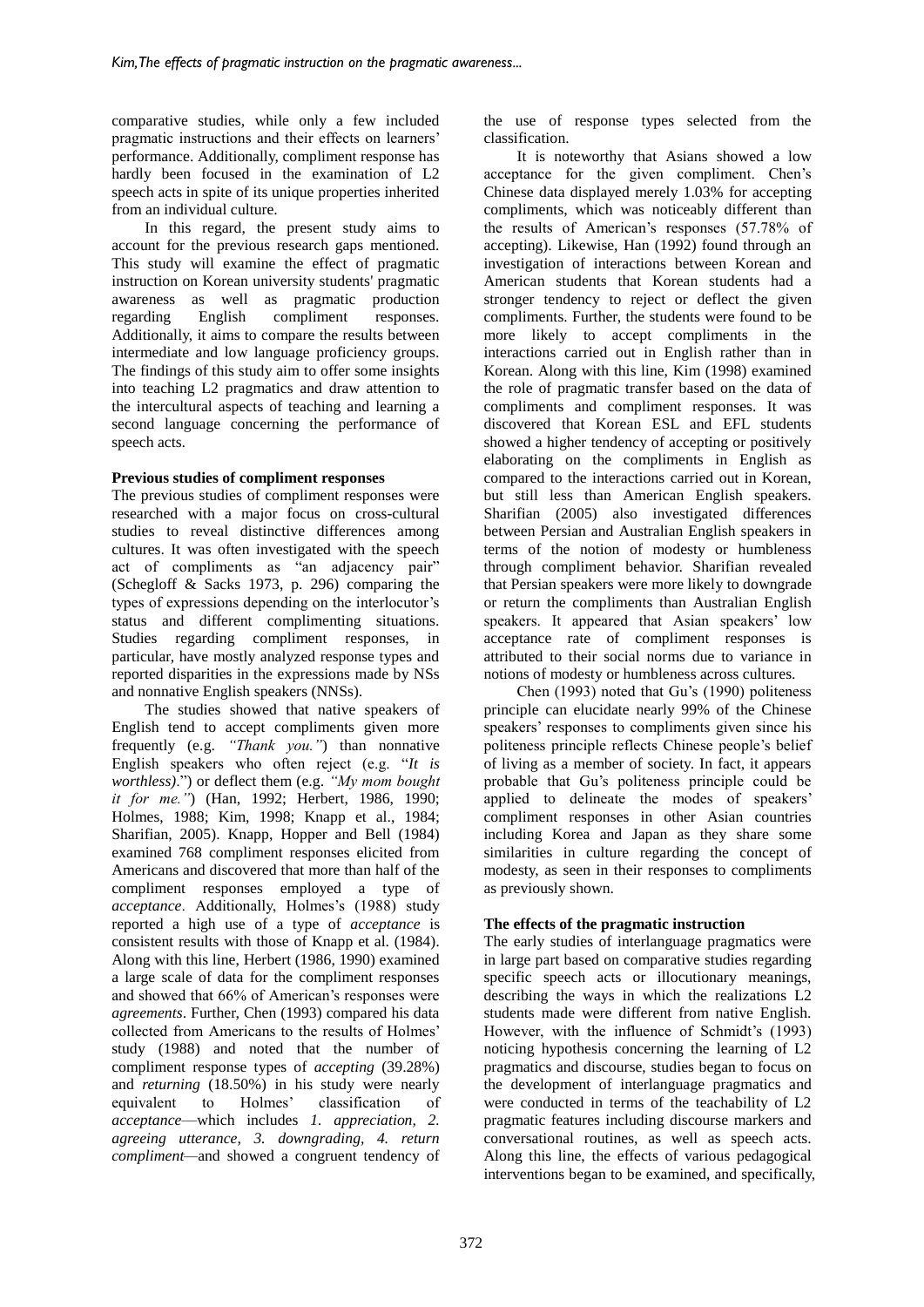implicit or explicit instructions were compared to determine their effectiveness as instructional tools for pragmatic language features. As for explicit instruction, it usually included a metapragmatic explanation or discussion designed to make the target pragmatic features more salient to L2 students, whereas implicit instruction was commonly delivered through enriched input containing the target features which students were expected to learn. In addition, the input was often given either with or without visual enhancement.

A majority of studies examining different pedagogical interventions indicated that students who received explicit instruction outperformed those who did not (e.g., Halenko & Jones, 2011; House, 1996; Kasper & Roever, 2005; Kasper & Rose, 2002; Li, 2012; Morrow, 1996; Rose, 2005; Soler, 2005; Tajeddin & Ghamari, 2011; Takahashi, 2001, 2005; Tateyama: 2001; Wildner-Bassetts, 1984; Yang, 2006). Several studies investigated the effects of implicit and explicit instruction concerning L2 pragmatic features, and positive outcomes from the explicit instruction were confirmed. Wildner-Bassetts (1984), for instance, compared the effects of implicit and explicit instructions in terms of the use of pragmatic features. The results demonstrated that the explicit group made more use of gambits to express (dis)agreement in a business context. Likewise, Tateyama (2001) investigated the effects of explicit and implicit teaching of pragmatic routines such as Japanese *sumimasen* to students enrolled in a Japanese class in America. The results were also in line with the previous studies, revealing that explicit instruction was more effective than implicit instruction in terms of the acquisition of L2 pragmatic routines, as the explicit group utilized routine expressions in authentic situations more frequently than did the implicit group. It is also noteworthy that although there was no statistical significance in the results of the implicit group, their responses entailed content which received higher scores in the evaluation of pragmatic routines than in the explicit group. In addition, the results from Tajeddin and Ghamari (2011) also showed that instruction of compliments and compliment responses was helpful for improving pragmatic competence for Farsi-speaking females.

Interventional studies that examined the development of pragmatic awareness have been rather scarce in comparison with those concerning pragmatic production. Nonetheless, the few studies which investigated learners' pragmatic awareness shared some similarities with the previous studies in terms of the positive effects of explicit pragmatic instruction (Halenko & Jones, 2011; Liddicoat & Crozet, 2001; Murray, 2010; Niezgoda & Röver, 2001; Soler, 2005). Soler (2005) examined the effects of various pedagogical interventions on students' pragmatic awareness and pragmatic production by comparing three groups (explicit, implicit, and control), and discovered that the students benefited from both explicit and implicit instruction in terms of pragmatic awareness. However, the explicit instruction was found provided the students with more advantages in performing requesting strategies. In addition, Liddicoat and Crozet (2001) provided university students in Australia with a 10-week explicit instruction about French and examined the instructional effect and language retention through analyzing role-plays. The results from the immediate posttest showed that the students had developed pragmatic awareness of French cultural expectations as well as interactional norms. However, in the delayed posttest, students displayed similar content but with different forms with the responses from the immediate posttest, and further, they employed the identical forms which had appeared in the pretest.

Although there were some studies showing some inconsistent results with previous research concerning the effects of pragmatic instruction (e.g., Fukuya, Reeve, Gisi & Christian, 1998; Kubota, 1995; Li, 2012; Rose & Ng, 2001), the body of accumulative findings suggest that in general, explicit instruction helps learners to enhance L2 pragmatic competence better than implicit instruction or exposure to input. As Schmidt posited in his noticing hypothesis, instruction can help students better notice to which features they should pay attention. In this sense, it appears that explicit instruction facilitates the development of L2 pragmatics more effectively as it includes a metapragmatic explanation that can help students notice the target feature better, which theoretically leads to learning.

Based on the literature of interlanguage pragmatics concerning speech acts and instructional effects, the current study proposes the following questions:

- 1. Does pragmatic instruction affect the learners' pragmatic awareness regarding compliment responses? If so, are there any differences between the intermediate and the low groups?
- 2. Does pragmatic instruction affect the learners' pragmatic production regarding compliment responses? If so, are there any differences between the two groups?
- 3. How do the uses of pragmatic features of compliment responses from the instructed group of EFL university students differ from those of native English speakers?

# **METHOD**

# **Participants**

The total number of participants in the present study was 106 Korean students from a large university in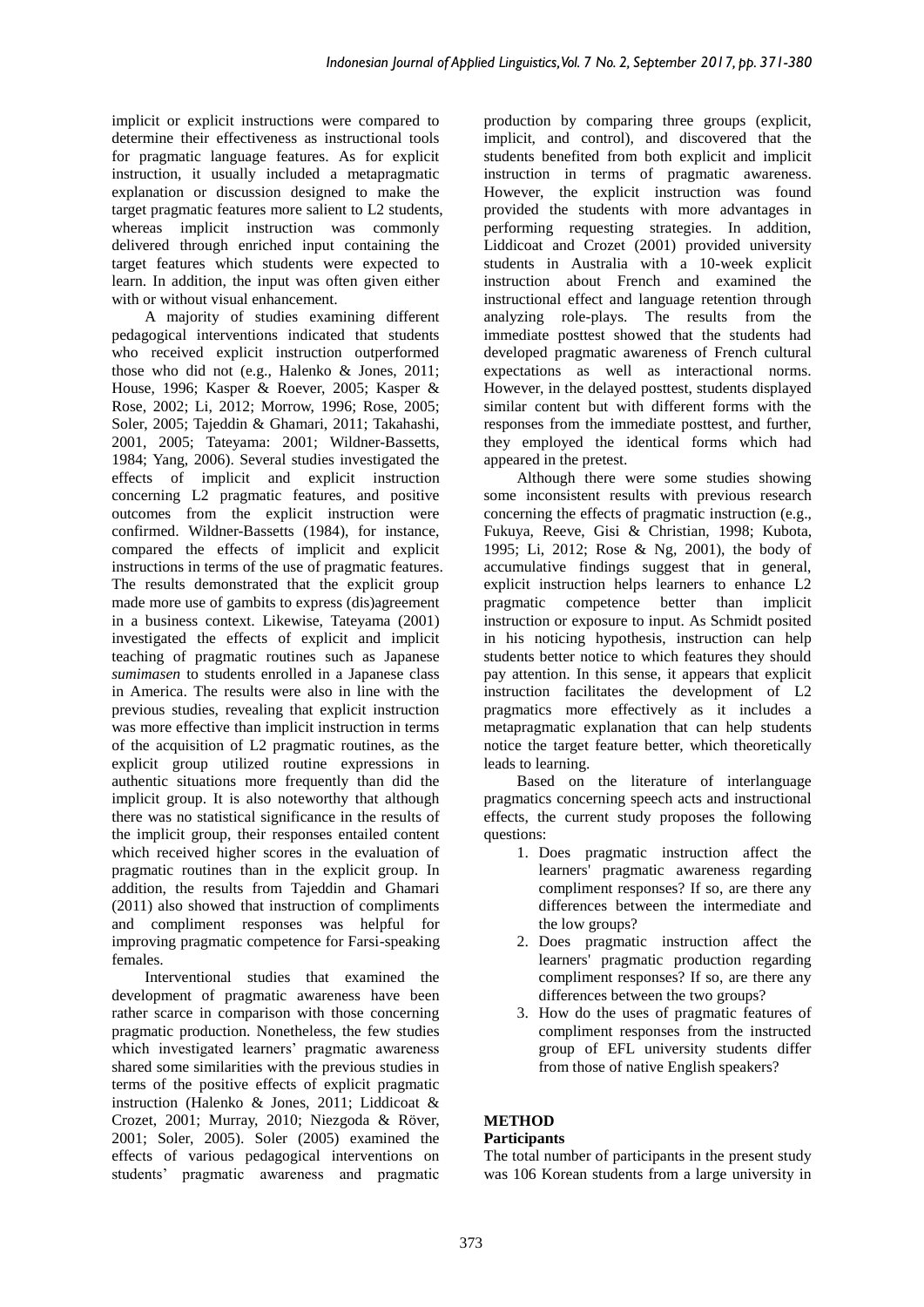Korea and 14 native English speakers from various countries. The students ranged in age from 20 to 27 years old. There were 58 female and 50 male students from various majors. The students were selected from four intact classes taught by the researcher of the current study. Among these four classes, two classes were assigned to the experimental group, and the other two as the control group. The students in each group were evaluated based on their oral ability by two raters, and no significant differences between the experimental and the control groups were detected, confirmed by an independent sample *t*-test (*p*=.125 for the intermediate group and  $p=147$  for the low group). Each group was divided into two levels of English proficiency, intermediate, and low, based on their oral interview score. Additionally, the students had received formal English education in Korea for 10

Table 1. Participants

years, and those who had dissimilar educational background were checked through demographic questionnaire and were not included in the data analyses.

Further, 14 native English speakers participated in this study, and their responses served as the baseline data for comparison with the students' responses after receiving pragmatic instruction treatment. All the NSs were raised and educated in English speaking countries and were carefully selected to be of different nationalities (American, Australian, Canadian, and English) so as to gain valid data for accurate assessment of the situations provided in the DCT, as well as to diminish the pragmatic characteristics of a specific language community, if any. Table 1 displays the participants' information in this study.

|                    | Intermediate | Low | Total |                 | Nationality         | $_{\rm \tau\sigma}$ |
|--------------------|--------------|-----|-------|-----------------|---------------------|---------------------|
| Experimental group |              | ت ک | ັ້    | Native Speakers | America, Australia, |                     |
| Control group      |              | 29  |       |                 | Canada, England     |                     |

### **The procedure of the treatment**

The pragmatic instruction given as the treatment for the present study was designed to facilitate both the pragmatic awareness and the pragmatic production of the students concerning their compliment responses. The instruction entailed several activities adapted from suggested teaching techniques found in previous studies of interlanguage pragmatics (e.g., Kim, 2015; Li, 2012; Olshtain & Cohen, 1991), such as dialogic assessments, evaluations of situations, input and output activities, metapragmatic explanations, role plays, and feedback. The pragmatic instruction in this study consisted of four sessions, each of which was provided for 30 minutes of regular class hours. It was provided twice a week for two weeks. The first two sessions were planned to improve the students' pragmatic awareness through delivering opportunities for metapragmatic explanation, video clips that included the target features, evaluation of a situation, and discussions with either peers or as a whole class. In addition, the third and fourth sessions focused on enhancing the students' production by providing various situations to perform the speech act and give feedback as well as role plays in which the use of the compliment responses was encouraged. On the other hand, the control group was only provided with abundant exposure to either visual or auditory materials that included the target features, but no explicit attention was drawn to the specific language.

#### **Data collection**

A combination of qualitative and quantitative data collection instruments were employed to obtain data for this study. A set of data collection instruments was administered twice, before and after the treatment, and the main data collection employed for the study was the pragmatic awareness questionnaire (PAQ) and the discourse completion task (DCT) which were created for this study. The PAQ was developed based on the previous studies of interlanguage pragmatics (e.g., Bardovi-Harlig & Dörnyei, 1998; Bardovi-Harlig & Griffin, 2005; Halenko & Jones, 2011; Niezgoda & Röver, 2001; Schauer, 2006), and its reliability was confirmed through Cronbach's alpha (0.71). It consisted of eight utterances with underlined expressions which the participants assessed for pragmatic appropriateness. In order to avoid the priming effect, two questions were asked about unrelated speech acts. The PAQ was constructed on the basis of a four-point Likert-scale with semantic differentials.

Additionally, a DCT was developed to gather students' actual production concerning the compliment responses and its reliability was also confirmed (Cronbach's alpha, 0.86). It was composed of eight situations in which six questions asked the students to respond to compliments given, and two were directed the students giving compliments. After the DCT was collected, the participants' responses were evaluated on a fivepoint scale by two native English speakers based on a provided scoring rubric. An in-depth qualitative analysis of the responses was then conducted to examine the expressions and types of compliment responses.

#### **Data coding and analysis**

In order to identify differences in the realization patterns of compliment responses between the instructed group and native speakers, as well as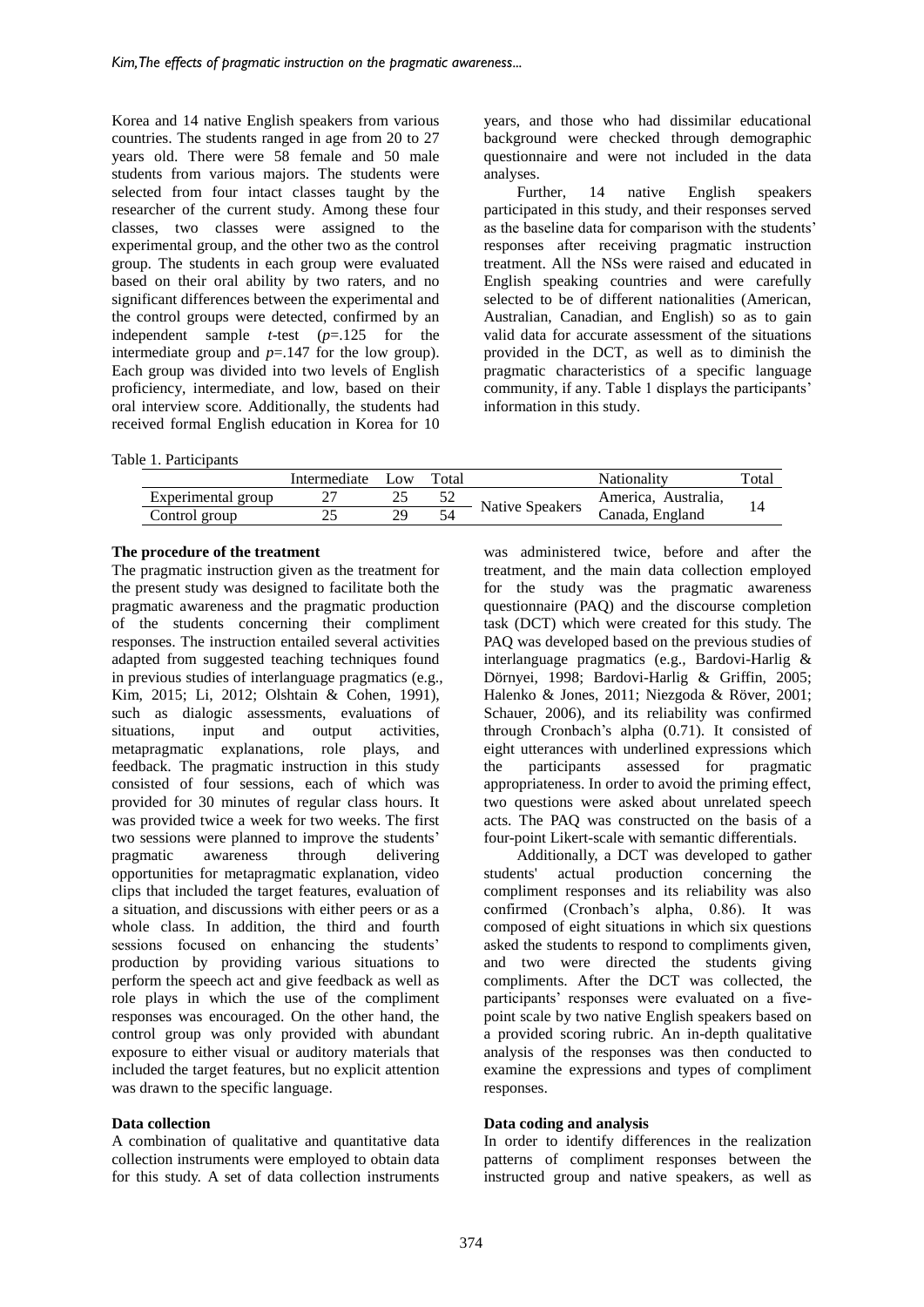between the intermediate and the low language proficiency groups, the responses on the DCT were divided into four types: *accepting, returning, deflecting* or *evading*, and *rejecting*. This division of compliment responses utilized in this study was adopted from Holmes (1988) as it best represented the categories for the data of this study. The major types of the patterns for compliment response are presented in Table 2. The responses were categorized by two coders (the researcher and one of the native English speakers who rated the DCT) after they had a workshop and a few practice sessions. Inter-coder agreement was tested and it indicates a high level of agreement, 96%.

Table 2. Classification of Compliment Responses

| Accepting  | 1. Thanking, 2. Agreeing, 3. Expressing gladness, 4. Joking |
|------------|-------------------------------------------------------------|
|            | 5. Returning compliment, 6. Offering object of compliment,  |
| Returning  | 7. Encouraging                                              |
| Deflecting | 8. Shifting credit, 9. Informative comment or evading,      |
|            | 10. Legitimate evasion, 11. Doubting                        |
| Rejecting  | 12. Rejecting and denigrating                               |

The content of the DCT responses was examined in depth based on the approach of grounded theory. In order to uncover emerging themes, three phases of coding--open coding, axial coding, and selective coding--were employed as suggested by Dörnyei (2007). Through these processes, this study investigated the students' responses in terms of the frequency of use of formulaic expressions and negative L1 transfer.

As for the quantitative analysis, the data gathered from PAQ and the mean scores of the responses from the DCT were analyzed using a paired *t-*test and an independent sample *t*-test for the examination within subjects and between subjects. In addition, the responses from the DCT were scored on a five-point scale by the two raters based on a rubric that was adapted from the TOEFL scoring standards and the guidelines of the evaluation for speaking provided by the American Council on the Teaching of Foreign Languages (ACTFL 2012). The Pearson's *r* results demonstrated a considerably high interrater reliability between the two raters (Pearson's *r* =.78).

#### **RESULTS AND DISCUSSION**

#### **The effects of the pragmatic instruction on the students' pragmatic awareness**

To examine the effect of the explicit pragmatic instruction between subjects, an independent sample *t*-test was conducted with the gain scores of the PAQ. The results indicated that there was a statistically significant difference in the increase of gain scores of the learners' pragmatic awareness between the experimental and control groups (*t*[104]=4.448, *p*=.000\*\*\*), as shown in Table 3. Furthermore, a paired-sample *t*-test was also conducted to examine the differences of mean scores within subjects. The analysis revealed that the experimental group displayed significant improvement in their scores from the pretest to the posttest  $(t[51] = -2.751$ ,  $p=0.008**$ ) while the control group did not show any increase in their mean score.

**Level Group M SD** *T df p* Mixed Experimental 0.08 0.21 4.448 104 .000\*\*\* Control - 0.15 0.30<br>Experimental 0.05 0.21 Intermediate Experimental 0.05 0.21 -1.697 50 .098 Control Low Experimental 0.12 0.22 4.621 52 .000\*\*\*<br>Control - 0.20 0.28 4.621 Control

Table 3. Summary of Independent Sample *t*-tests for PAQ

These results were congruent with the findings of previous studies with regard to the positive effects that explicit pragmatic instruction had on enhancing the students' pragmatic awareness (Halenko & Jones, 2011; Liddicoat & Crozet, 2001; Murray, 2010; Niezgoda & Röver, 2001; Soler, 2005;). Supporting the results from Kasper and Rose (2005), explicit pragmatic instruction in this study yielded positive effects for developing pragmatic awareness in an EFL classroom setting, without residing in an English speaking environment. This positive instructional effect appeared to be based on the noticing hypothesis in which Schmidt (1993) argued that input can be intake if the target feature is noticed by learners. The instruction that served as treatment in this study intentionally included awareness raising activities, which seemed to help the students notice the target features regarding the sociopragmatic and pragmalinguistic features of compliment responses.

In order to analyze the scores according to the participants' language proficiency levels, the identical methods of statistical analyses were conducted for both groups. It was revealed that the results concerning the intermediate level students were not consistent with the findings of some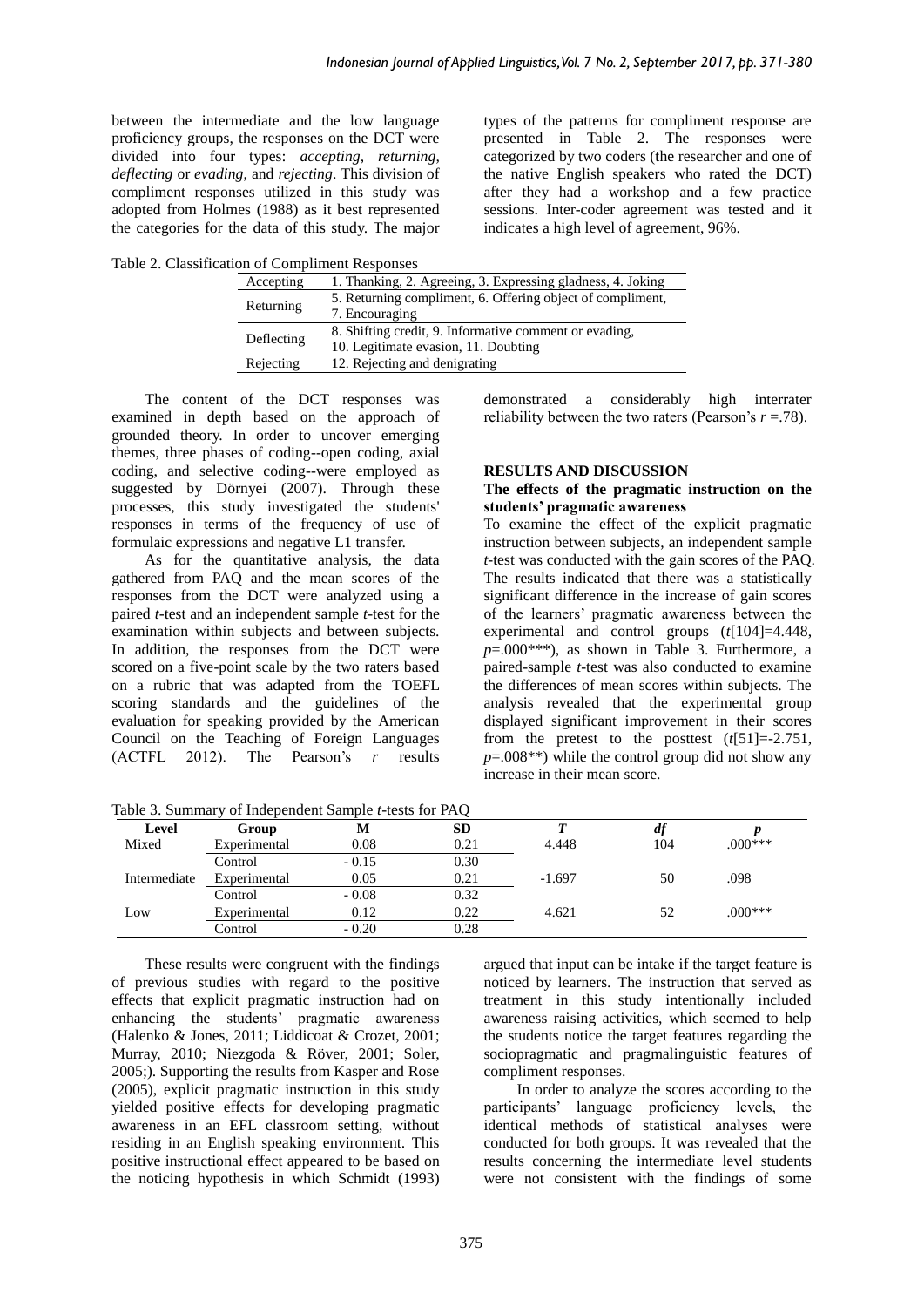previous studies including the students at the intermediate level (e.g., Langer, 2011; Martínez-Flor & Soler, 2007). Langer noted that the intermediate level group seemed to be the optimal stage for improving L2 pragmatics based on their performance in comparison with the advanced and low levels in her study. However, the result of this study showed that there was no significant difference in the gain scores between the experimental and the control groups (*t*[50]=-1.697, *p*=.098). Moreover, even though their mean score improved from the pretest to the posttest with an increase of 0.05 points, a paired *t*-test confirmed that the increase of mean score was not significant (*t*[26]  $= -1.154$ ,  $p = 0.259$ ). It was shown that the explicit pragmatic instruction did not aid the students at the intermediate level in raising their level of pragmatic awareness. These results seem to be attributed to the simplicity and transparency of the expressions used as compliment responses. This was also seen in Rose and Ng's (2001) study regarding the speech act of compliments. They noted that the participants in their study were advanced students who might not require further improvement as complimenting expressions are normally syntactically and lexically straightforward. In this regard, the students in the intermediate level group in this study also appeared to have selected the appropriate expression with ease likely due to the simplicity of these expressions.

In contrast with the results of the intermediate level group, the pragmatic instruction proved to be highly effective for the students in the low proficiency level group. These results shared similarities with groups in previous research regarding the positive effects of pragmatic instruction on students in low language proficiency levels (e.g., Li, 2012; Tateyama, 2001; Yang, 2006). There was a significant difference in the gain scores between subjects, as confirmed by an independent sample *t*-test ( $t[52] = 4.621$ ,  $p = .000$ \*\*\*). Also, their mean score increased by 0.12 points from 0.47 for the pretest to 0.59 for the posttest, and a paired *t*-test indicated that the increase of their mean score was significant ( $t[24] = -2.753$ ,  $p = .011$ <sup>\*</sup>). These results demonstrate that the overall statistical significance shown for the effects of pragmatic awareness instruction can be attributed to the increase made by the students at the low level. The positive effects seen from the pragmatic instruction on the low group are thought to be the result of the transparent and simple aspects of the expressions. That is to say, the expressions for compliment responses were quite simple both syntactically and lexically, and are thus at an appropriate level for the low group to learn the target features. Additionally, since they are quite routinized and formulaic, it appeared not to be challenging even for the low proficiency level students to identify the appropriate expressions after receiving the pragmatic instruction. However, as these expressions are quite simple and likely to be

acquired, it seemed that the intermediate level group already had a higher level of awareness and ability and thus less area to improve.

Taken as a whole, the pragmatic instruction was facilitative in enhancing the pragmatic awareness of the students in the low proficiency level with regard to compliment responses. The intermediate proficiency level group displayed an increase in their mean score from pretest to posttest, but the statistics showed that there was no significance for the examination between subjects and within subjects. The results for both groups are attributed to the syntactic and lexical simplicity of the expressions for compliment responses. The intermediate group were likely to select the appropriate expressions without difficulty before the treatment, and the low group was able to effectively learn the necessary pragmalinguistic and sociopragmatic knowledge after the treatment.

#### **The effect of the pragmatic instruction on the students' pragmatic production**

To analyze the effects of pragmatic instruction between subjects, an independent sample *t*-test was performed on the gain scores from the DCT. The results showed that there was a significant difference in the gain scores between the experimental and the control groups (*t*[104]=3.948,  $p=0.000***$ ). For the comparison of the scores within subjects, a paired-sample *t*-test was conducted and revealed that the difference in gain scores from the pretest to the posttest were statistically significant  $(t[51]=-2.257, p=.028^*)$  whereas the increase that control group made was not significant (*t*[53]=- 1.382, *p*=.173). It demonstrates that the explicit pragmatic instruction facilitated an improvement in the students' production of pragmatically appropriate expressions in terms of compliment responses.

Furthermore, the analyses of the scores from both proficiency levels showed that the students in both the intermediate and low levels had a statistically significant difference in the gain scores for their pragmatic production between the experimental and the control groups. An experimental and the control groups. An independent sample *t*-test showed *t*[50]=2.051, *p*=.046\* for the intermediate group and *t*[52]=3.542, *p*=.001\*\* for the low group. The experimental groups in both proficiency level groups also showed significant improvement in their mean scores from the pretest to the posttest  $(t[26] = -2.846, p = .009**$ for the intermediate group and *t*[24]=-3.076,  $p=0.005**$  for the low group). These results are different from previous results concerning pragmatic awareness in that the explicit pragmatic instruction in this study enhanced pragmatic production for the students from both levels. The statistical information is summarized in Table 4 and Table 5.

As Bardovi-Harlig and Dörnyei (1998) noted, grammatical competence does not ensure an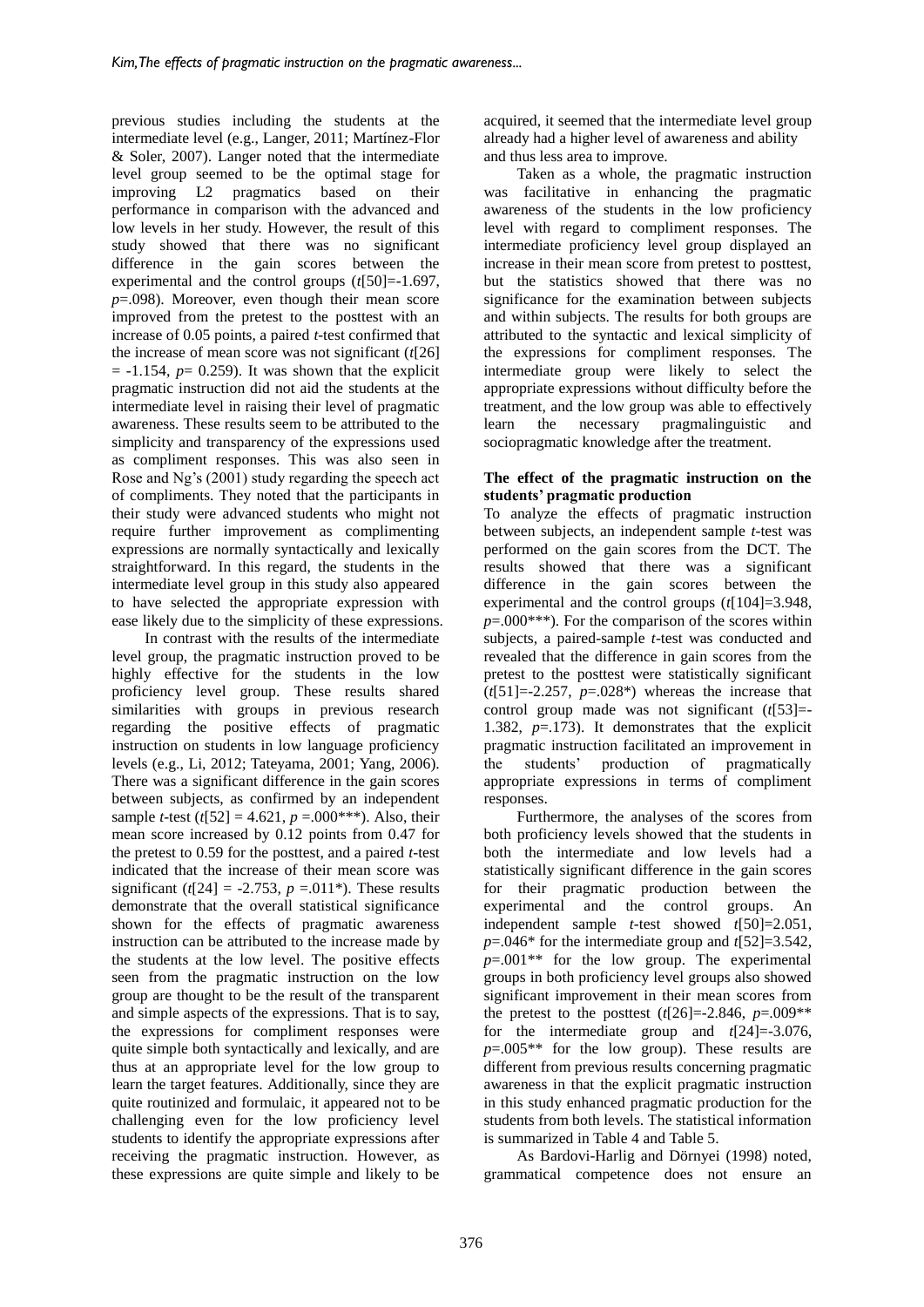equivalent degree of pragmatic competence even for the students in ESL environments, let alone for those in EFL settings who have limited exposure to L2 pragmatic examples or rules. This phenomenon was confirmed in the pretest in which the students from the intermediate level displayed plenty of idiosyncratic expressions. This idiosyncrasy appeared to be attributed to negative L1 transfer as these types of the expressions are frequently observed in casual Korean conversation among Korean college students, albeit further to be documented. Also, the participants in this study have not lived in English speaking countries before and have received limited exposure to formulaic expressions on account of EFL context.

Table 4. Summary of Paired Sample *t*-tests for DCT

| Level        | Group    | IVI  | <b>SD</b> |          | $\boldsymbol{u}$ |          |
|--------------|----------|------|-----------|----------|------------------|----------|
| Mixed        | Pretest  | 3.59 | 0.67      | $-2.257$ |                  | $.028*$  |
|              | Posttest | 3.83 | 0.57      |          |                  |          |
| Intermediate | Pretest  | 3.39 | 0.71      | $-2.846$ | 26               | .009**   |
|              | Posttest | 3.83 | 0.62      |          |                  |          |
| Low          | Pretest  | 2.98 | 0.86      | $-3.076$ | 24               | $.005**$ |
|              | Posttest | 3.45 | 0.60      |          |                  |          |

Table 5. Summary of Independent Sample *t*-tests for DCT

| Level        | Group    | M       | SD   |          |     |           |
|--------------|----------|---------|------|----------|-----|-----------|
| Mixed        | Pretest  | 0.45    | 0.78 | 3.948    | 104 | $.000***$ |
|              | Posttest | $-0.07$ | 0.60 |          |     |           |
| Intermediate | Pretest  | 0.44    | 0.80 | $-2.051$ | 50  | $.046*$   |
|              | Posttest | 0.02    | 0.66 |          |     |           |
| Low          | Pretest  | 0.47    | 0.76 | 3.542    | 52  | $.001**$  |
|              | Posttest | $-0.16$ | 0.53 |          |     |           |

As an example, many of the students responded to a given compliment in a playful way, which is common among young Koreans, by expressing their affection to the person who complimented or offering to treat them for the gratitude for the given compliment, whereas the polite, typical way to respond to the compliment in Korea is normally by deflecting or rejecting it, saying: "*Oh, it is worthless*" or "*This is actually not really good*". The following are some excerpts from the students' performances:

(e.g. 1) *A: Your dress looks great today!* (excerpted from the pretest, 11)

B: *Oh! I love you so much.* (excerpted from the posttest,11)

B: *What do you want to eat?* (excerpted from posttest, 26)

Nevertheless, after receiving the treatment, the students in both the intermediate and low proficiency level groups showed an improvement in their expressions of compliment responses. Idiosyncratic expressions were seldom found, and a number of the formulaic expressions introduced during the instruction were also employed in the posttest. Further, the students at the intermediate level showed almost native-like expressions of compliment responses after the instruction as the posttest contained very few idiosyncratic phrases that were resulted from L1 transfer. Further, a range of expressions for compliment responses were utilized, such as *"Oh, thank you", "It's nothing", "I'm glad you think so", "Yours looks great, too", "Yeah, I really like it"*, etc. Also, the total number of different expressions adopted was higher (from 254 to 274 expressions), and a series of expressions were employed for making compliment responses, such as "*Oh, thank you. But it is nothing. But I am glad you think so", "Thank you. I really like it, too", and "Thank you. It's my pleasure."* Additionally, the students in the low proficiency level group displayed a stronger tendency for returning the compliments, showing an increase in the use of Type 2, *returning,* from 9.7% to 20.3% after the instruction. Also, they displayed fewer grammatical mistakes in the posttest by employing formulaic expressions as taught in their classes. Nonetheless, they did tend to use a few formulaic expressions repeatedly, which is considered to be due to a limitation of their linguistic facility to apply the instructed expressions in only constrained ways.

In addition, the investigation into the experimental group's use of the categories of compliment responses demonstrated a considerable degree of similarity with those of the NSs. The students employed Type 1, *accepting,* most frequently, which accounted for 56.9% of their answers, followed by Type 2, *returning*, (18.1%) and Type 3, *deflecting*, (16.8%) in the posttest. Similar to these results, Type 1 composed 63.4% of the total responses by the NSs, Type 3 was 21.1%, and Type 2 was 15.5%. Also, it was conspicuous that in their responses the NSs made no use of Type (4), *rejecting*, but 7.9% of the compliment responses made by the students were categorized as *rejecting*

<sup>(</sup>e.g. 2) *A: Your cell phone looks very nice!* (excerpted from pretest, 26 )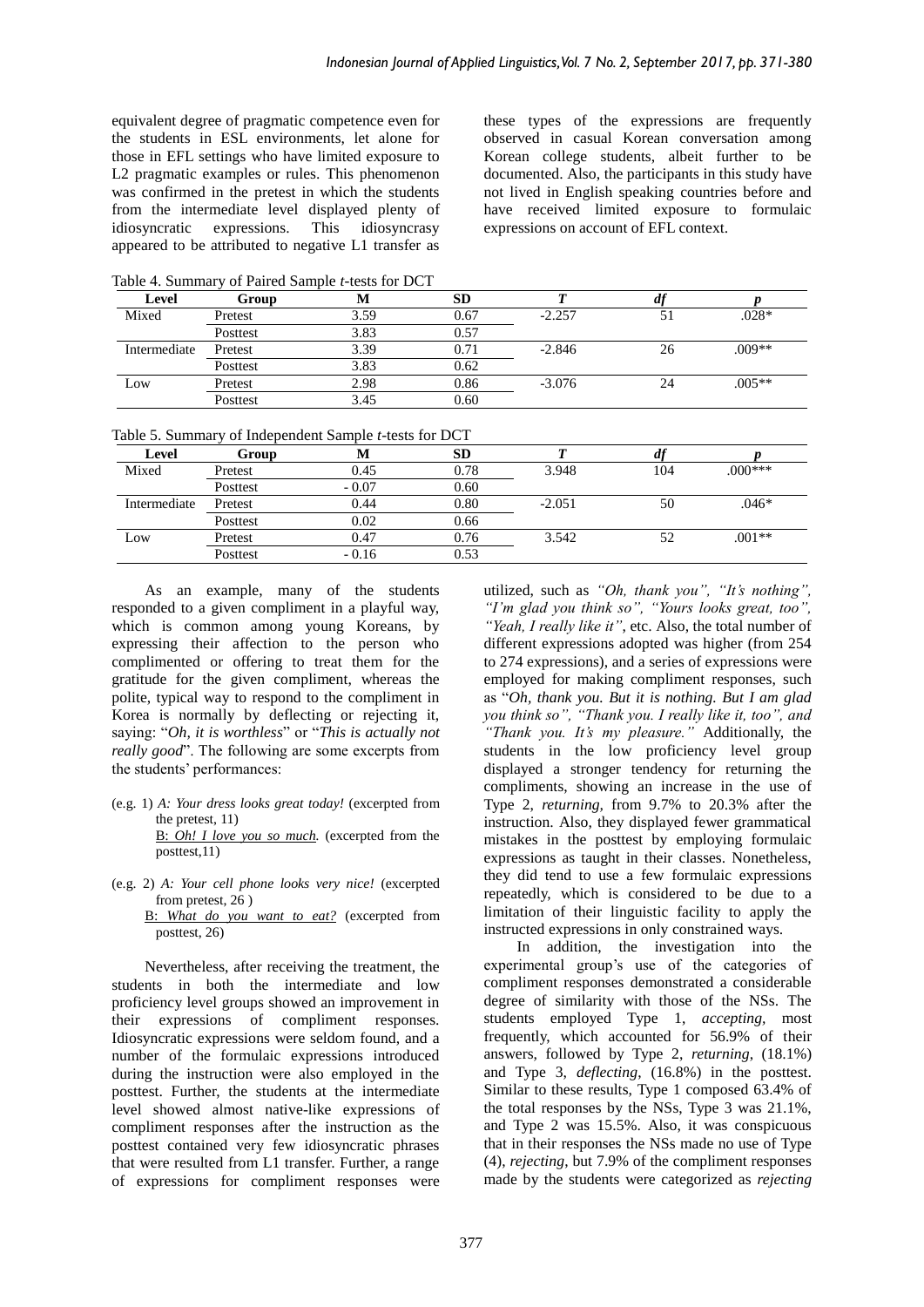in the pretest, with a similar amount still employed in the posttest.

It is noteworthy that a large group of students still employed the response type of *rejecting* the compliment in the posttest even though the NSs had no instance of use. Negating a given compliment is commonly found in Korean compliment responses as the notion of modesty is highly valued in Korean society. Supporting this, Chen (1993) showed that the manner of Chinese compliment responses follows the polite principle suggested by Gu (1990); this is similar in Korean culture as Koreans do not tend to praise themselves by accepting the compliments, and this cultural aspect accounts for the displayed expressions. An example of this is that 20 responses were categorized under Type (4) *rejecting* in the pretest, showing direct negation to the compliment given; nonetheless, the same type of responses was still employed in the posttest, but followed a routinized pattern of compliment responses as instructed. Some examples are as follows.

e.g. 3) *No, no this is very bad cell phone, just many kind of features*. (excerpted from pretest, 46) *Oh, thank you. But it's nothing. Your phone is very nice, too* (excerpted from posttest, 46).

e.g. 4) *No, really ? I don't think so.* (excerpted from pretest, 46) *Oh, thank you. But it is nothing. But I am glad you think so.* (excerpted from pretest, 46)

It is likely that the students attempted to adopt the pragmatic rules learned in creating their responses as shown in their lengthy expressions of compliment responses. However, it also seems apparent that the social values of modesty and politeness, which exert a great influence on their manner of communication in L1, were reflected in their responses. As Beebe, Takahashi, and Uliss-Weltz (1990) pointed out, the deeply embedded cultural value was hard to abandon even if they were aware of the different pragmatic rules between L1 and L2. Kim (1998) also discovered this aspect in her examination of Korean language transfer in complimenting and responding to compliments, noting that it represented the students' cultural identity as well as the degree of their socio-cultural adaptation to the L2 speech community.

Also, it was notable that the students in the low proficiency group increased their use of Type (2) responses, *returning*, after the instruction, resulting in 11% to 18.1% of their responses. It is estimated that the frequent use of Type (2) responses was attributed to the main example of the *returning* expressions, *"Thank you"*, which is already wellknown to the students. This familiarity might have led the low proficiency group to utilize it more commonly in the posttest.

To summarize, the students in both the intermediate and low proficiency level groups showed significant improvement in pragmatic production regarding compliment responses. Both groups employed routinized and formulaic expressions more regularly in the posttest which led to a decrease in pragmatic and grammatical mistakes made. The consequence of these reductions in produced mistakes was that their responses were evaluated to be grammatically and pragmatically more appropriate to the situations.

#### **Conclusions and pedagogical implications**

The main purpose of this study was to investigate the effects of pragmatic instruction on the pragmatic awareness and production of Korean university students. The results were also examined to see if there is a difference in the effects of instruction according to different language proficiency levels. The experimental group received explicit pragmatic instruction in terms of sociopragmatic and pragmalinguistic aspects of compliment responses, while the control group was only exposed to the target features. In order to obtain the appropriate data, a PAQ and a DCT were created and administered before and after the treatment. From the analysis of research question 1 which aimed to investigate pragmatic awareness, it was found that pragmatic instruction yielded positive effects on raising the students' pragmatic awareness. However, statistical significance was found only in the results from the students in the low proficiency level group with regards to both within and between subject examinations. It is estimated that the students in the intermediate language proficiency level group showed minimal change from pretest to posttest as they did not have difficulty in choosing the appropriate expression in the pretest on account of the lexical and syntactic simplicity of compliment response expressions.

As for the analysis for research question 2 which aimed to investigate pragmatic production, pragmatic instruction was discovered to have provided positive effects on improving the students' pragmatic production. Unlike the results regarding pragmatic awareness, the intermediate group as well as the low group displayed a statistically significant difference in their gain scores between the experimental and the control groups. Also, both groups improved their mean scores from the pretest to the posttest, which was further proven to be statistically significant. Qualitative analysis also found that the students made more appropriate expressions according to L2 pragmatic rules after receiving pragmatic instruction. It was noted that idiosyncratic expressions resulting from L1 negative transfer were frequently discovered in the pretest, while the experimental group employed a variety of the instructed expressions for compliment responses in the posttest. The intermediate proficiency group utilized a range of expressions, and the low proficiency group repeatedly employed several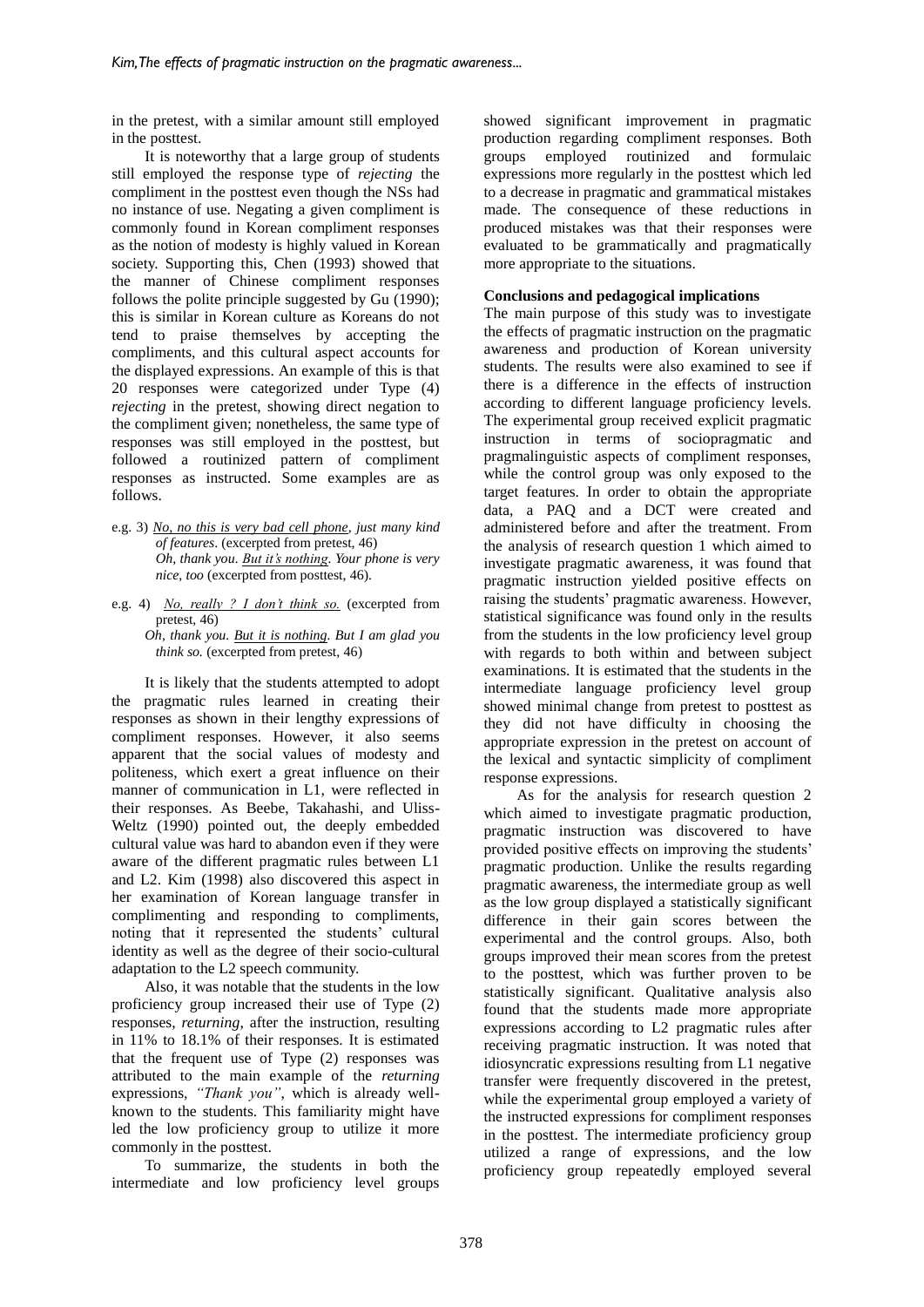formulaic expressions and thus displayed fewer grammatical mistakes. In addition, the distribution of compliment response types found in the posttest shared similarities with those made by NSs--most notably Type 1 responses, *accepting*, Type (2) *returning,* and Type (3) *deflecting* all showing a similar proportion. Nevertheless, although NSs did not employ Type (4), *rejecting*, at all, the students still used it along with other types of compliment responses. It is believed that the sociocultural value of modesty in the native culture of the students was carried over to their responses despite being aware of different pragmatic rules. Overall, explicit pragmatic instruction helped facilitate the Korean students' pragmatic awareness as well as production regarding compliment responses. However, it should be noted that the effect of the instruction may differ depending on the learners' individual differences as well as the difficulty of the target pragmatic features.

The results of the present study indicate some necessity of pragmatic instruction regarding compliments and compliment responses as they play an important role in social interaction and usually initiate conversation. It was seen in the previous research that typical Asian responses to compliments include rejecting or downgrading the compliment, and this may lead to miscommunication with native English speakers who are unaware of the speaker's cultural ethos. This situation might jeopardize a potential relationship and it is thus important to teach and learn pragmatic rules in order to build intimacy and relationships with those from the target language community. More detailed and extensive research on various speech acts as well as pragmatic features should be conducted with learners in diverse settings. Also, it would be beneficial to create materials for teaching and learning about English pragmatic rules, including compliment and compliment responses, based on the compiled findings to rectify a void in EFL English learning community. Further, as Kasper and Rose (2002) underscored the role of instruction regarding pragmatics in the L2 classroom and noted that L2 classrooms should aim to provide varying social contexts for developing students' pragmatic ability, more studies regarding different instructional interventions should be conducted.

#### **ACKNOWLEDGMENT**

Kumoh National Insitute of Technology is grafetully acknowledged for supporting the research

#### **REFERENCES**

Bardovi-Harlig, K., & Dörnyei, Z. (1998). Do language learners recognize pragmatic violations? Pragmatic versus grammatical awareness in instructed L2 learning. *TESOL*  *Quarterly, 32*(2), 233-259. doi: 10.2307/3587583

- Bardovi-Harlig, K., & Griffin, R. (2005). L2 pragmatic awareness: Evidence from the ESL classroom. *System, 33*(3), 401-15.
- Beebe, L., Takahashi, T., & Uliss-Weltz, R. (1990). Pragmatic transfer in ESL refusals. In R. C. Scarcella, E. Anderson, & S. C. Krashen (Eds.), *Developing communicative competence in a second language* (pp. 55-73). New York: Newbury House.
- Chen, R. (1993). Responding to compliments: A contrastive study of politeness strategies between American English and Chinese speakers. *Journal of Pragmatics, 20*, 49-75.
- Chen, Y. (2009). Learner perceptions of instruction in L2 pragmatics. *English Language Teaching, 2*(4), 154-161.
- Dörnyei, Z. (2007). *Research Methods in Applied Linguistics*. Oxford: Oxford University Press.
- Fukuya, Y., Reeve, M., Gisi, J., & Christian, M. (1998). Does focus on form work for sociopragmatics? *Paper presented at the 12th Annual International Conference on Pragmatics and Language Learning*. University of Illinois, Urbana-Champaign.
- Gu, Y. (1990). Politeness phenomenon in modern Chinese. *Journal of Pragmatics, 14*, 237-257.
- Halenko, N., & Jones, C. (2011). Teaching pragmatic awareness of spoken requests to Chinese EAP students in the UK: Is explicit instruction effective? *System, 39*, 240-250.
- Han, C. (1992). A comparative study of compliment responses: Korean females in Korean interaction and English interactions. *Penn Working Papers in Educational Linguistics, 8*(2), 17-31.
- Herbert, K. (1986). Say "thank you" or something. *American Speech, 61*(1), 76-88.
- Herbert, R. K. (1990). Sex-based differences in compliment behavior. *Language in Society*, *19*, 201-224.
- Holmes, J. (1988). Compliments and compliment responses in New Zealand English. *Anthropological Linguistics, 28*(4), 485-508.
- House, J. (1996). Developing pragmatic fluency in English as a foreign language: routines and metapragmatic awareness. *Studies in Second Language Acquisition, 18*, 225-252.
- Kasper, G., & Roever, C. (2005). Pragmatics in second language learning. In E. Hinkel (Ed.), *Handbook of Research in Second Language Teaching and Learning* (pp. 317-334). Mahwah: Lawrence Erlbaum.
- Kasper, G., & Rose, K. R. (2002). *Pragmatic development in a second Language*. Malden: Blackwell.
- Kim, Y. S. (1998). Pragmatic transfer in complimenting and responding to compliments by Korean learners of English. *Journal of the*